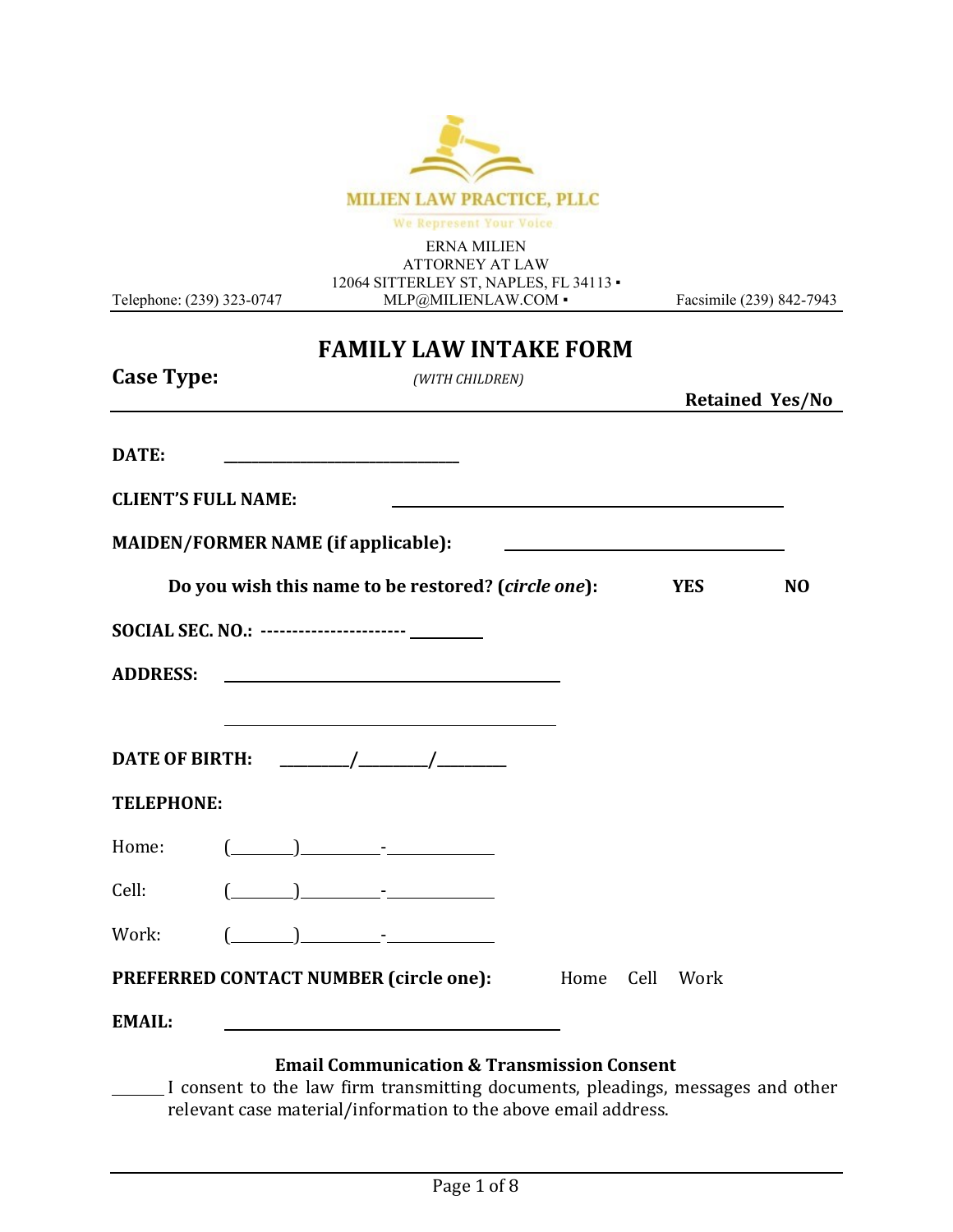### **CLIENT EMPLOYMENT INFORMATION:**

| Employer Name:           |                                                                                                                       |
|--------------------------|-----------------------------------------------------------------------------------------------------------------------|
|                          |                                                                                                                       |
|                          |                                                                                                                       |
| Occupation:              |                                                                                                                       |
| Current Income:          | <u> 1980 - Johann Barbara, martin amerikan basal dan berasal dalam basal dalam basal dalam basal dalam basal dala</u> |
|                          | <b>OPPOSING SPOUSE/PARTY'S INFORMATION:</b>                                                                           |
| <b>NAME:</b>             |                                                                                                                       |
|                          | SOCIAL SEC. NO.: ----------------------- ________                                                                     |
| <b>ADDRESS:</b>          | <u> 1989 - Johann Barbara, martin a</u>                                                                               |
|                          | <u> 1980 - Johann Barn, mars ann an t-Amhain Aonaichte ann an t-Amhain Aonaichte ann an t-Amhain Aonaichte ann an</u> |
|                          |                                                                                                                       |
|                          |                                                                                                                       |
|                          |                                                                                                                       |
| Home:                    | $(\_\_\_\_\_)\_\_\_\_$ .                                                                                              |
| Cell:                    | $\begin{array}{ccc} \hline \end{array}$                                                                               |
| Work:                    |                                                                                                                       |
|                          | OPPOSING SPOUSE/PARTY'S EMPLOYMENT INFORMATION:                                                                       |
| <b>Employer Name:</b>    | <u> 1980 - Johann Barn, fransk politik (d. 1980)</u>                                                                  |
| <b>Employer Address:</b> | <u> 1989 - Johann Barn, fransk politik fotograf (d. 1989)</u>                                                         |
|                          |                                                                                                                       |
| Occupation:              | <u> 1980 - Johann Barn, mars eta bainar eta baina eta baina eta baina eta baina eta baina eta baina eta baina e</u>   |
| Current Income:          |                                                                                                                       |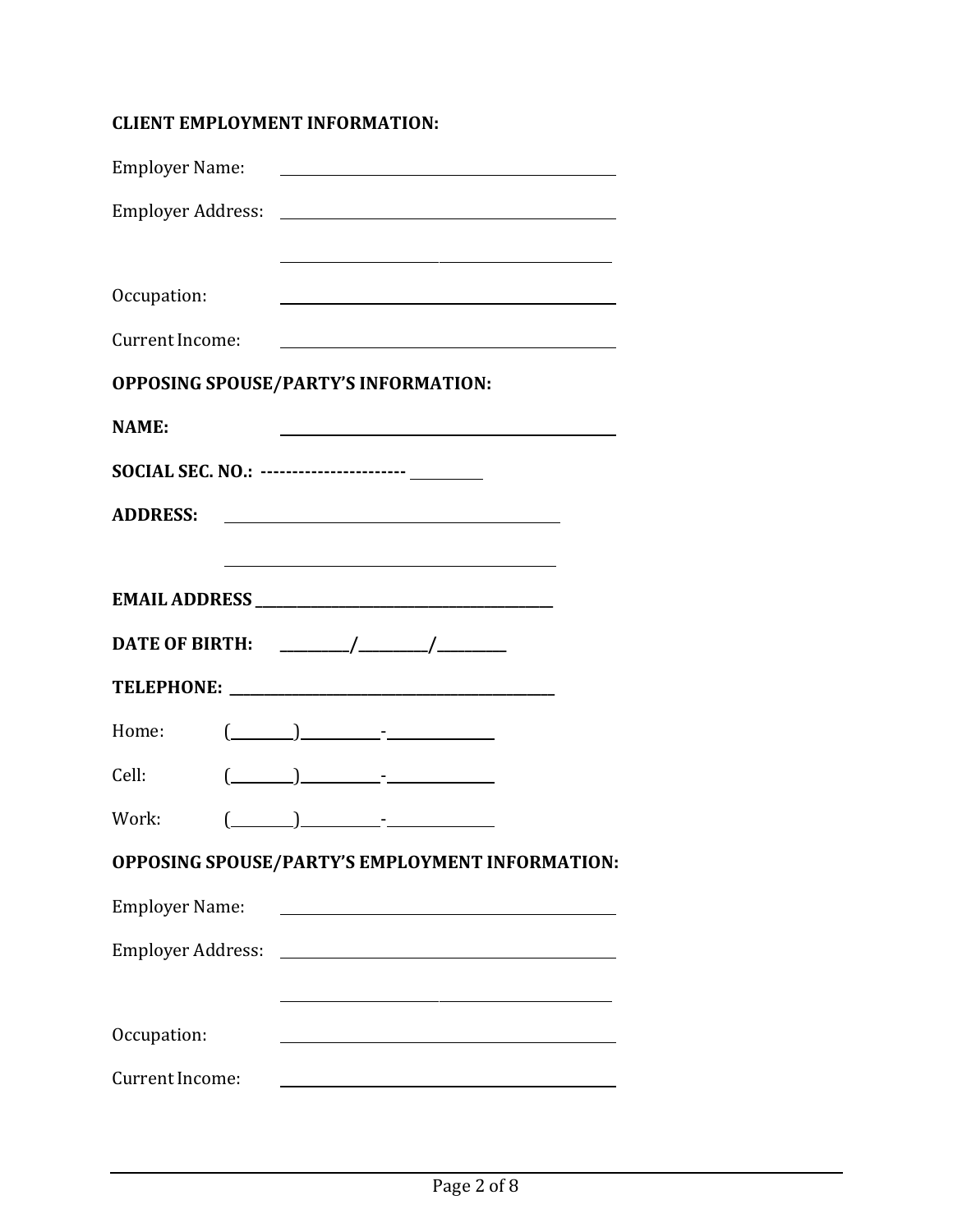| Is the other party represented by an attorney? (circle one): <b>YES</b>                                                                                                                                                  |                           | NO             | <b>UNKNOWN</b> |
|--------------------------------------------------------------------------------------------------------------------------------------------------------------------------------------------------------------------------|---------------------------|----------------|----------------|
| If so, who:                                                                                                                                                                                                              |                           |                |                |
| <b>MARRIAGE INFORMATION</b>                                                                                                                                                                                              |                           |                |                |
| If this is regarding a Dissolution of Marriage (Divorce), please provide the following<br>information:                                                                                                                   |                           |                |                |
| <b>DATE OF MARRIAGE:</b>                                                                                                                                                                                                 | <b>PLACE OF MARRIAGE:</b> |                |                |
| <b>DATE OF DIVORCE:</b><br><b>DATE OF SEPARATION:</b><br>(if modification case)                                                                                                                                          |                           |                |                |
| COUNTY AND STATE WHERE MARRIAGE TOOK PLACE: _______________________________                                                                                                                                              |                           |                |                |
| <b>CHILDREN INFORMATION</b><br>Are children involved in this action? (circle one): YES<br>If so, how many children are under 18 years of age: ________<br>Please provide the following information regarding each child: |                           | N <sub>0</sub> |                |
|                                                                                                                                                                                                                          | <b>FIRST CHILD</b>        |                |                |
| <b>CHILD'S NAMES</b><br><b>DATE OF BIRTH:</b>                                                                                                                                                                            |                           |                |                |
| SOCIAL SEC. NO.: ------------------------ ________<br><b>ADDRESS:</b>                                                                                                                                                    |                           |                |                |
| WITH WHOM DOES THE CHILD RESIDE?                                                                                                                                                                                         | <b>MOTHER</b>             | <b>FATHER</b>  | <b>OTHER</b>   |

**Please list all persons residing with the child: \_\_\_\_\_\_\_\_\_\_\_\_\_\_\_\_\_\_\_\_\_\_\_\_\_\_\_\_\_\_\_\_\_\_\_\_\_\_\_\_\_\_\_\_\_\_\_\_**

**\_\_\_\_\_\_\_\_\_\_\_\_\_\_\_\_\_\_\_\_\_\_\_\_\_\_\_\_\_\_\_\_\_\_\_\_\_\_\_\_\_\_\_\_\_\_\_\_\_\_\_\_\_\_\_\_\_\_\_\_\_\_\_\_\_\_\_\_\_\_\_\_\_\_\_\_\_\_\_\_\_\_\_\_\_\_\_\_\_\_\_\_\_\_\_\_\_\_\_\_\_\_\_\_\_**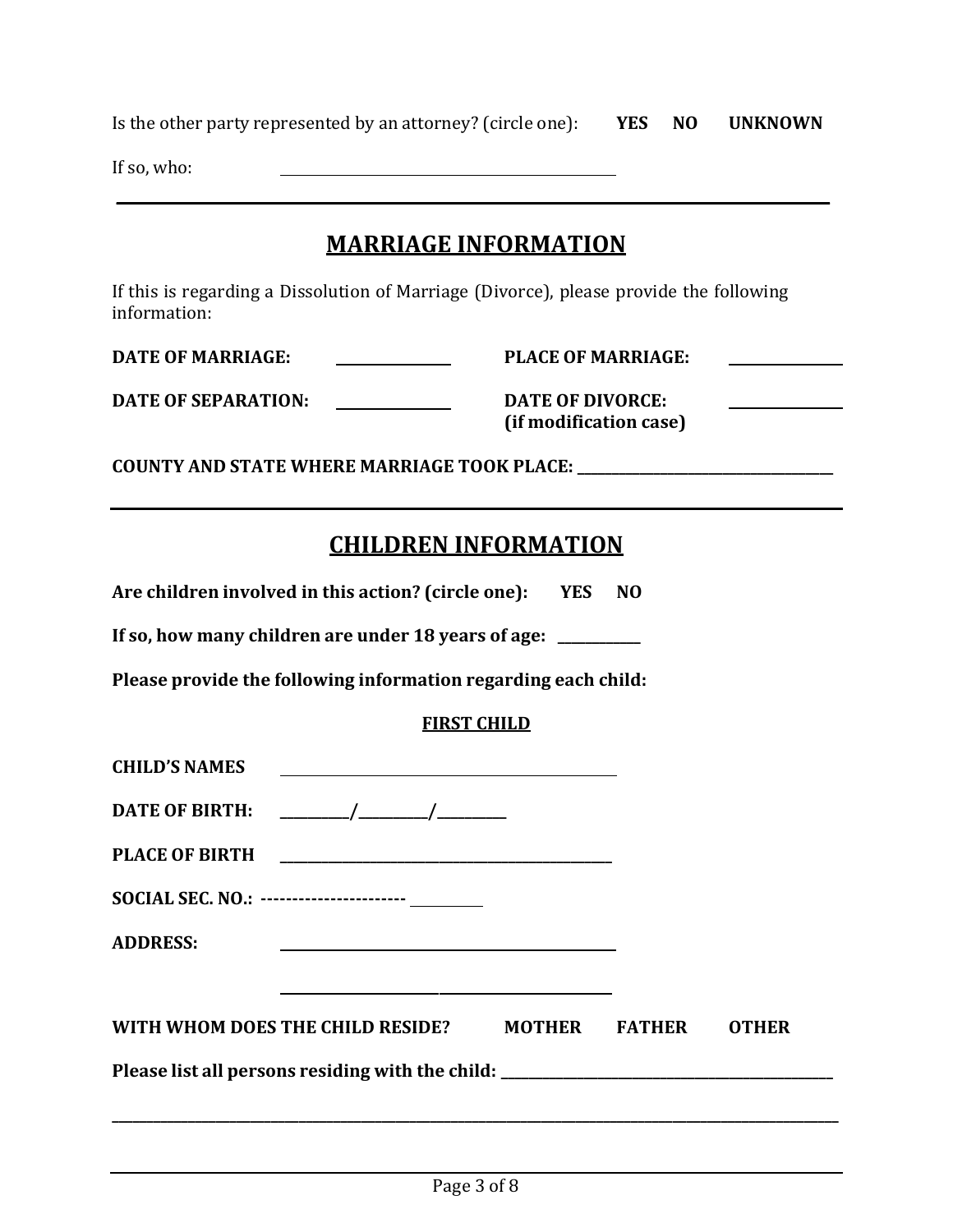### **SECOND CHILD**

| <b>CHILD'S NAMES</b>                                                                                                                                                                                                                                        |               |              |
|-------------------------------------------------------------------------------------------------------------------------------------------------------------------------------------------------------------------------------------------------------------|---------------|--------------|
| <b>DATE OF BIRTH:</b>                                                                                                                                                                                                                                       |               |              |
|                                                                                                                                                                                                                                                             |               |              |
| SOCIAL SEC. NO.: ----------------------- ________                                                                                                                                                                                                           |               |              |
| <b>ADDRESS:</b><br><u> 1980 - Johann Barbara, martin amerikan basar dan berasal dan berasal dalam basar dalam basar dalam basar dala</u>                                                                                                                    |               |              |
| <u> 1989 - Johann Barn, mars ann an t-Amhain Aonaich an t-Aonaich an t-Aonaich ann an t-Aonaich ann an t-Aonaich</u><br>WITH WHOM DOES THE CHILD RESIDE? MOTHER FATHER<br>Please list all persons residing with the child: ________________________________ |               | <b>OTHER</b> |
| ,我们也不能在这里的人,我们也不能在这里的人,我们也不能在这里的人,我们也不能在这里的人,我们也不能在这里的人,我们也不能在这里的人,我们也不能在这里的人,我们也                                                                                                                                                                           |               |              |
| <b>THIRD CHILD</b>                                                                                                                                                                                                                                          |               |              |
| <b>CHILD'S NAMES</b><br><u> 1980 - Johann Barn, mars ann an t-Amhain Aonaich an t-Aonaich an t-Aonaich ann an t-Aonaich ann an t-Aonaich</u>                                                                                                                |               |              |
| $\frac{1}{\sqrt{1-\frac{1}{2}}}\left( \frac{1}{\sqrt{1-\frac{1}{2}}}\right)$<br><b>DATE OF BIRTH:</b>                                                                                                                                                       |               |              |
|                                                                                                                                                                                                                                                             |               |              |
| SOCIAL SEC. NO.: ----------------------- ________                                                                                                                                                                                                           |               |              |
| <b>ADDRESS:</b>                                                                                                                                                                                                                                             |               |              |
| the control of the control of the control of the control of the control of the control of                                                                                                                                                                   |               |              |
| WITH WHOM DOES THE CHILD RESIDE?<br><b>MOTHER</b>                                                                                                                                                                                                           | <b>FATHER</b> | <b>OTHER</b> |
| Please list all persons residing with the child: ________________________________                                                                                                                                                                           |               |              |
| <b>FOURTH CHILD</b>                                                                                                                                                                                                                                         |               |              |
| <b>CHILD'S NAMES</b><br><u> 1989 - Johann Barn, fransk politik amerikansk politik (</u>                                                                                                                                                                     |               |              |
| <b>DATE OF BIRTH:</b>                                                                                                                                                                                                                                       |               |              |
| <b>PLACE OF BIRTH</b>                                                                                                                                                                                                                                       |               |              |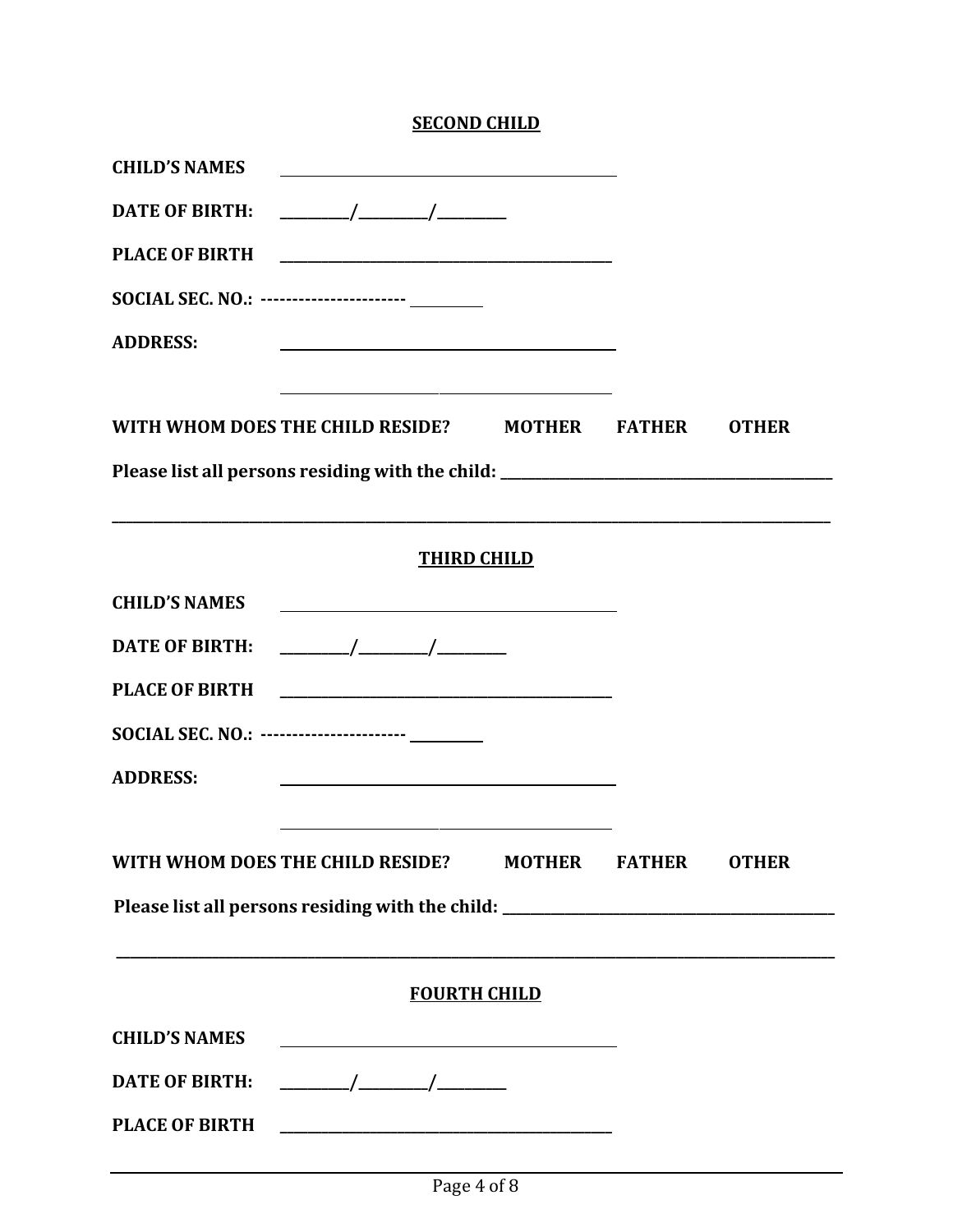| SOCIAL SEC. NO.: ------------------------ _________                                                    |                                                               |                                                                                                                       |              |              |
|--------------------------------------------------------------------------------------------------------|---------------------------------------------------------------|-----------------------------------------------------------------------------------------------------------------------|--------------|--------------|
| <b>ADDRESS:</b>                                                                                        |                                                               |                                                                                                                       |              |              |
| WITH WHOM DOES THE CHILD RESIDE? MOTHER FATHER                                                         |                                                               | <u> 1980 - Johann Barn, mars ann an t-Amhain Aonaichte ann an t-Amhain Aonaichte ann an t-Amhain Aonaichte ann an</u> |              | <b>OTHER</b> |
| Please list all persons residing with the child: ________________________________                      |                                                               |                                                                                                                       |              |              |
|                                                                                                        |                                                               | <b>FIFTH CHILD</b>                                                                                                    |              |              |
| <b>CHILD'S NAMES</b>                                                                                   | <u> 1989 - Johann Barn, fransk politik fotograf (d. 1989)</u> |                                                                                                                       |              |              |
|                                                                                                        |                                                               |                                                                                                                       |              |              |
|                                                                                                        |                                                               |                                                                                                                       |              |              |
| SOCIAL SEC. NO.: ------------------------------                                                        |                                                               |                                                                                                                       |              |              |
| <b>ADDRESS:</b>                                                                                        | <u> 1989 - Johann Barbara, martxa alemaniar a</u>             |                                                                                                                       |              |              |
| WITH WHOM DOES THE CHILD RESIDE? MOTHER FATHER                                                         |                                                               | <u> 1989 - Johann Barn, amerikansk politiker (d. 1989)</u>                                                            |              | <b>OTHER</b> |
| Please list all persons residing with the child: ________________________________                      |                                                               |                                                                                                                       |              |              |
|                                                                                                        |                                                               |                                                                                                                       |              |              |
|                                                                                                        |                                                               |                                                                                                                       |              |              |
| PLEASE PROVIDE THE ADDRESSES WHERE THE CHILD(REN) HAVE LIVED FOR THE<br>PAST FIVE YEARS AND WITH WHOM: |                                                               |                                                                                                                       |              |              |
|                                                                                                        |                                                               |                                                                                                                       |              |              |
| WITH (circle all that apply):                                                                          |                                                               | <b>MOTHER FATHER</b>                                                                                                  | <b>OTHER</b> |              |
| <b>ADDRESS:</b>                                                                                        |                                                               |                                                                                                                       |              |              |
|                                                                                                        |                                                               |                                                                                                                       |              |              |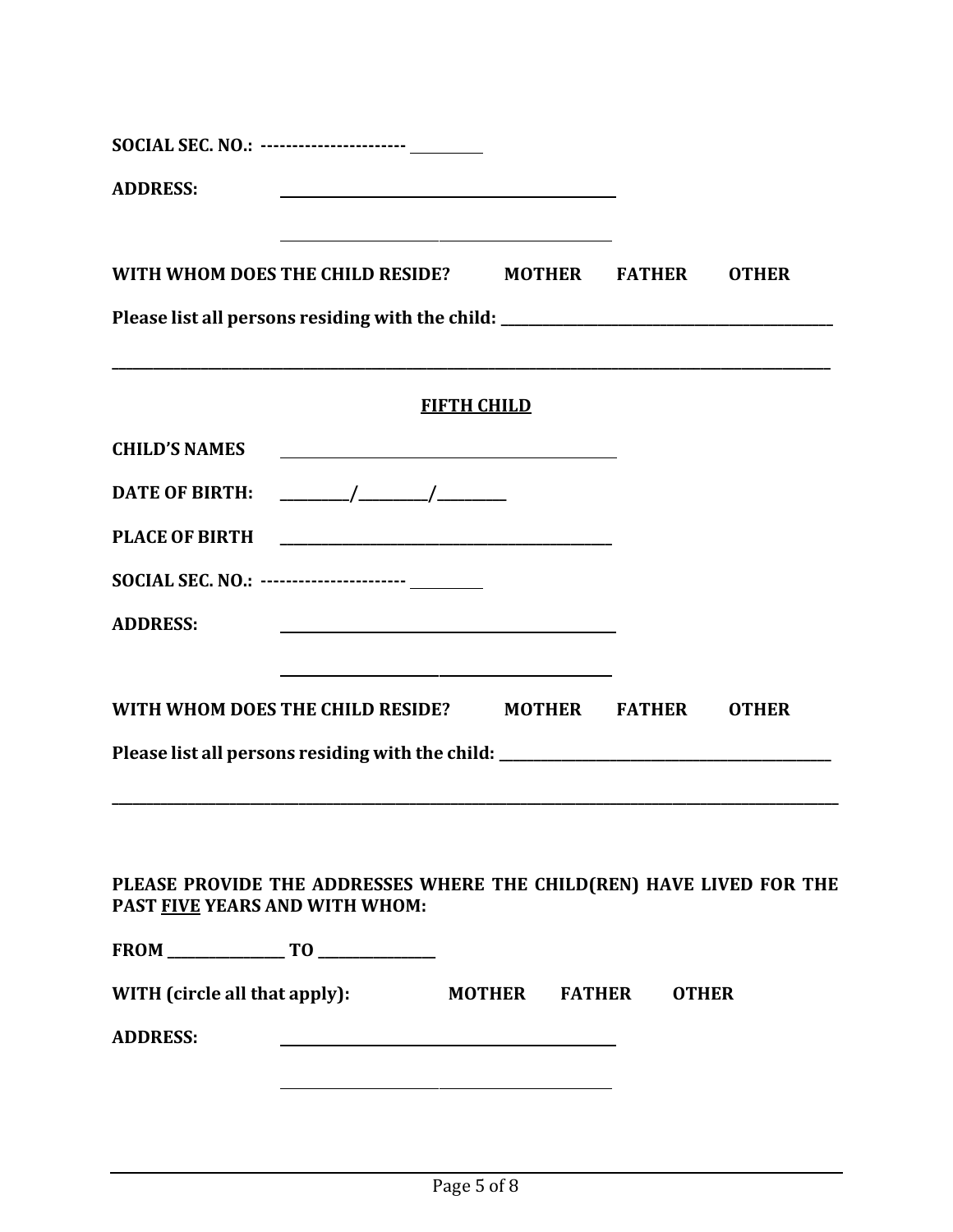| WITH (circle all that apply):                                       |                                                                                                                       | <b>MOTHER</b> | <b>FATHER</b>                | <b>OTHER</b> |
|---------------------------------------------------------------------|-----------------------------------------------------------------------------------------------------------------------|---------------|------------------------------|--------------|
| <b>ADDRESS:</b>                                                     |                                                                                                                       |               |                              |              |
|                                                                     | <u> 1980 - Johann Stein, marwolaethau a bhann an t-Amhainn an t-Amhainn an t-Amhainn an t-Amhainn an t-Amhainn a</u>  |               |                              |              |
| $\boxed{\mathsf{FROM}}\_\_\_\_\_\_\_ \ \mathsf{T0}\_\_\_\_\_\_\_ \$ |                                                                                                                       |               |                              |              |
| WITH (circle all that apply):                                       |                                                                                                                       |               | <b>MOTHER FATHER</b>         | <b>OTHER</b> |
| <b>ADDRESS:</b>                                                     |                                                                                                                       |               |                              |              |
|                                                                     | <u> 1989 - Johann Harry Harry Harry Harry Harry Harry Harry Harry Harry Harry Harry Harry Harry Harry Harry Harry</u> |               |                              |              |
| WITH (circle all that apply):                                       |                                                                                                                       |               | <b>MOTHER FATHER</b>         | <b>OTHER</b> |
| <b>ADDRESS:</b>                                                     | <u> 1980 - Johann Barn, amerikan bestemannten bestemannten bestemannten bestemannten bestemannten bestemannten b</u>  |               |                              |              |
|                                                                     | <u> 1980 - Johann Stein, marwolaethau a bhann an t-Amhair an t-Amhair an t-Amhair an t-Amhair an t-Amhair an t-A</u>  |               |                              |              |
| WITH (circle all that apply):                                       |                                                                                                                       |               | <b>MOTHER FATHER</b>         | <b>OTHER</b> |
| <b>ADDRESS:</b>                                                     |                                                                                                                       |               |                              |              |
|                                                                     | and the contract of the contract of the contract of the contract of the contract of the contract of                   |               |                              |              |
| <b>HOW LONG HAVE YOU RESIDED IN THE STATE OF FLORIDA?</b>           |                                                                                                                       |               |                              |              |
| HOW LONG HAVE YOU RESIDED IN THE COUNTY OF YOUR RESIDENCE?          |                                                                                                                       |               |                              |              |
| HAVE YOU EVER BEEN ARRESTED? (circle one):                          |                                                                                                                       |               | <b>YES</b><br>N <sub>O</sub> |              |
|                                                                     |                                                                                                                       |               |                              |              |
|                                                                     |                                                                                                                       |               |                              |              |
|                                                                     |                                                                                                                       |               |                              |              |
|                                                                     |                                                                                                                       |               |                              |              |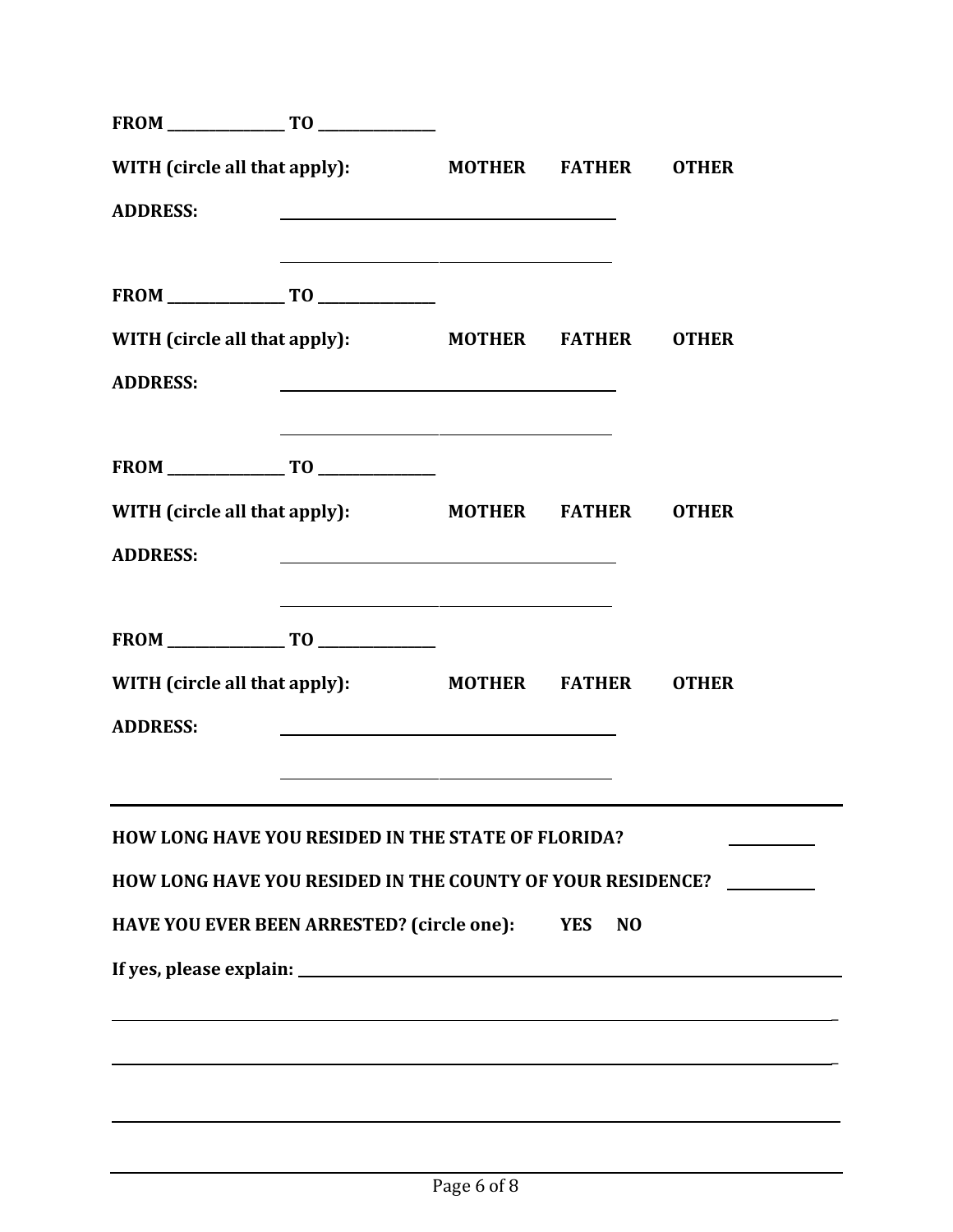## **NATURE OF SUIT, CLAIM OR INCIDENT**

**Please provide a brief description for the matter in which you are seeking legal advise/representation regarding (please provide any additional names, addresses and phone numbers not previously listed):**

 $\overline{a}$ 

\_

\_

\_

\_

\_

\_

 $\overline{a}$ 

\_

\_

**HOW DID YOU HEAR ABOUT OUR FIRM?** 

**CONSULTATION TERMS AND CONDITIONS**

**Purpose.** The purpose of the initial consultation with our firm is for us to: (a) learn about you and your particular legal needs based on the information you provide; (b) answer your questions to the best of our ability; (c) identify your options and, to the extent possible, analyze the costs and benefits of alternatives; (d) help you determine your course of action, if any; and (e) discuss our fees and terms of representation if an attorney-client relationship is to be established after the consultation.

**Confidentiality.** All information and documents that you provide to us at the consultation shall remain strictly confidential, whether or not you decide to retain us to provide legal services, except as authorized by you or otherwise provided under the applicable Rules of Professional Conduct or other law.